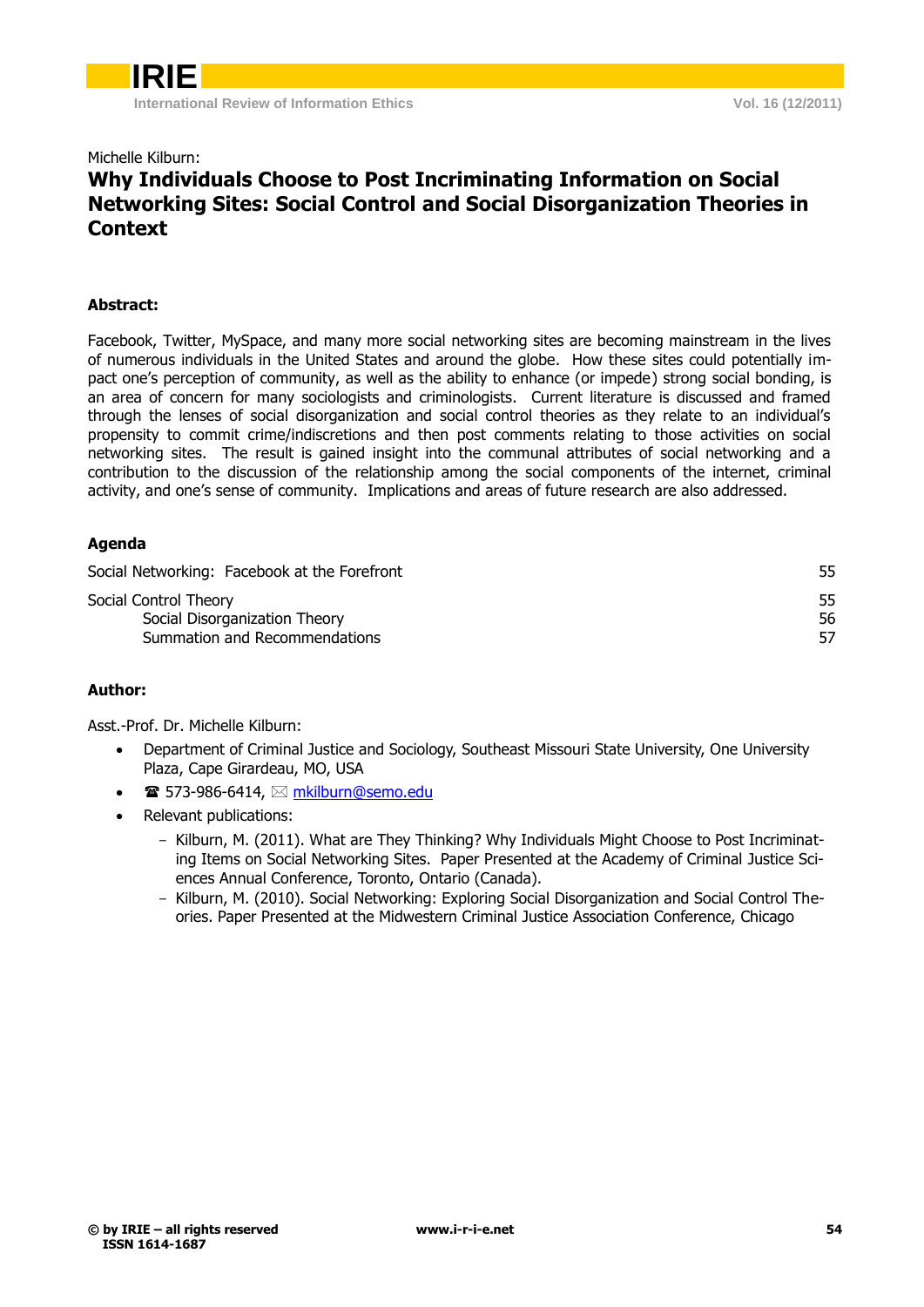## **Social Networking: Facebook at the Forefront**

A social networking site, in general terms, is defined as a website where users can create a profile and then connect to others in order to form a personal network (Pew Research, 2007). As of October 2011, Facebook was the most popular online social network in America and the world. Facebook started as a "virtual yearbook" for college students but has quickly become a social phenomenon available to anyone who has access to the internet. In 2004, Facebook had 1 million users. Today, there are more than 800 million active users on Facebook. Approximately 1 person out of every 14 in the world is a Facebook user. On average, more than 250 million photos are uploaded per day and members interact with more than 900 million objects (groups, events and community pages). Users average 130 friends and spend more than 55 minutes per day on Facebook ("Facebook Statistics," 2011). The volume and type of information that is available to friends, family, and even the general public, can vary greatly.

In 2007, Peluchette & Karl conducted a study of college-age student profiles and found that 53% posted photos involving alcohol use; 50% used profanity; 42% made comments regarding alcohol; 25% posted photos containing semi-nude or sexually provocative photos, and 20% made comments regarding their sexual activities. In their study they suggested that students make a conscious effort to portray a particular image and those who post socially unacceptable information may do so to impress a particular audience – their peers.

Police officers routinely use social networking sites to investigate crimes and those who are suspect of committing those crimes (Masis, 2009). For decades, police have utilized confessions and admissions made by criminals to their friends, in an effort to secure enough evidence to prosecute perpetrators for their criminal actions. This same technique readily applies to social networking sites because criminals "cannot resist bragging about their handiwork" (Watkins, 2010).

"In the 20<sup>th</sup> century, police developed evidence from items such as fingerprints and DNA. In the 21<sup>st</sup> century, the computer and the Internet have become fertile fields for police to plow in the search for evidence" (Marsico, 2010, pg. 976). Police are using social networking sites to go "undercover' as friends on suspected offender profiles (Watkins, 2010).

Why would an individual choose to post information on social networking sites that could be used against them in a court of law? Why are young adults choosing to post activities that might be considered socially unacceptable behaviour? Utilizing the foundational frameworks of social control and social disorganization the author postulates the motivations behind, and purpose of, such activities in an online social medium such as Facebook. Analyzing such actions through these theoretical lenses provides insight into what makes a community and the relationship between communities and one's propensity to commit crimes.

### <span id="page-1-0"></span>**Social Control Theory**

Social Control theorists seek to identify those features of personality and the environment that keep individuals from committing crimes. They believe it is the extent of a person's integration with positive social institutions and with significant others that influences resistance to criminal temptations. They tend to ask why people actually obey rules instead of breaking them (Schmalleger, 2009).

Facebook can be used by profile owners to engage with their friends and strengthen existing bonds and attachments (Young, 2011). It is certainly recognized that social networking sites can play a positive role:

"By forming groups of people with similar interests (particularly if the interest or hobby is not mainstream), social networking sites can create a sense of unity and belonging in people who might have previously felt alienated in society because of an inability to relate to local people. Particularly in areas with smaller populations, the chance of discovering others with similar interests is infrequent; but, by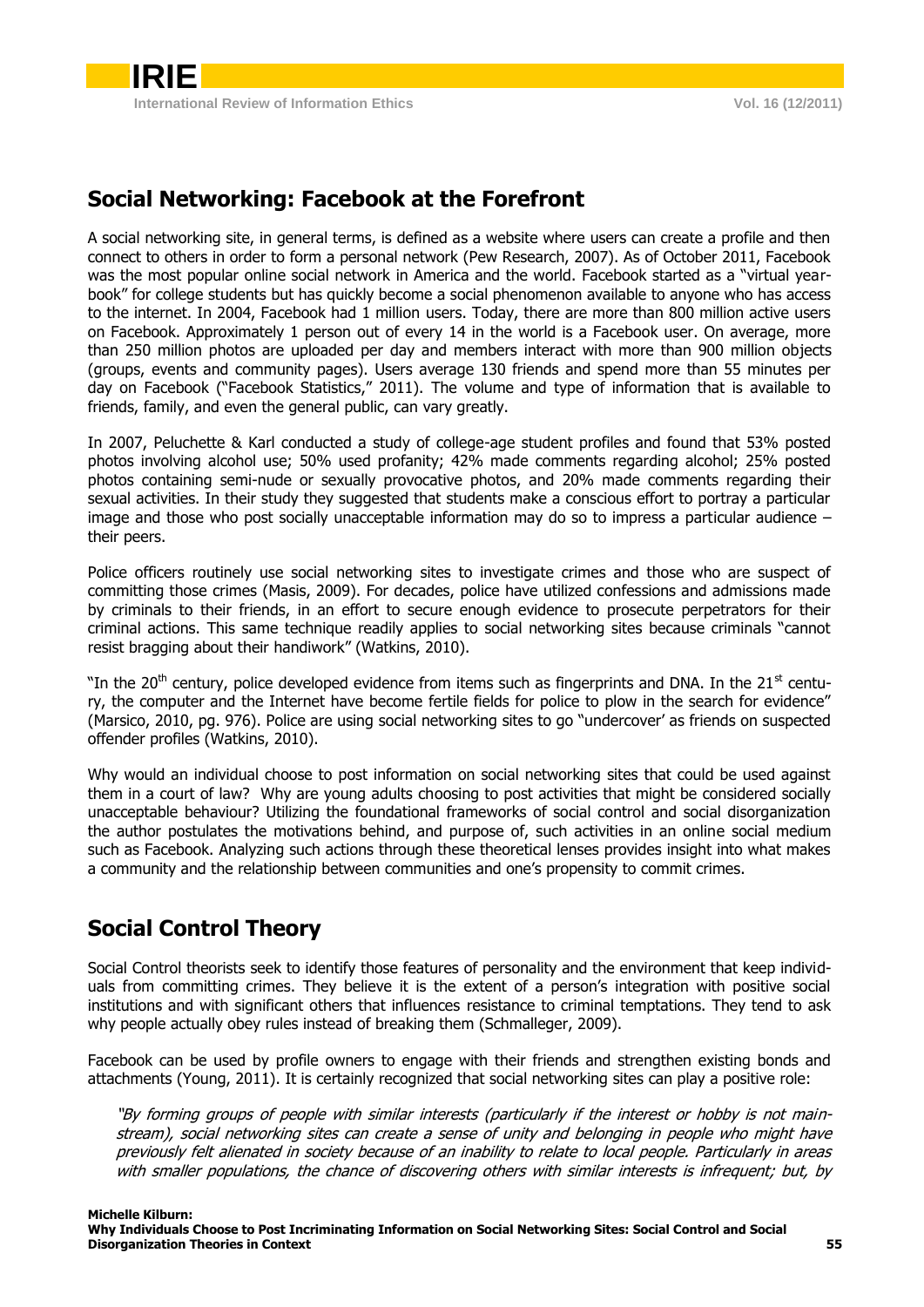

**International Review of Information Ethics Vol. 16 (12/2011)**

removing these location barriers through online communication, the chance of meeting people with the same interests is greatly increased" (Wheeldon, 2010, para 6).

Travis Hirschi (2002), a major contributor to social control theory, contends that crime and delinquency occur when ties to the conventional and normative standards are weak or largely nonexistent. Many forms of traditional social controls include family, schools, communities, churches, youth athletic teams, civic groups, etc. and are often limited by geographical locations. Social networking sites make it very convenient for individuals to self-select their social groups or to weaken ties with groups who they may feel are too strict. Some of the social controls traditionally received from community, parents, civic, and religious groups may play a more muted role with individuals who rely heavily on social networking to form attachments. Technology affords the opportunity to evade social controls (Katz, 1998).

In a study conducted by Barker (2009), it was suggested that those who reported a disconnect from their peer group were more likely to turn to social networking sites. Older youth, who felt isolated and exhibited negative self-esteem, appear to turn to social networking for companionship. Barker suggested that individuals who feel a sense of negative social identity and self-esteem are more likely to distance themselves from their existing in-group and seek identification with other more favourably regarded groups. In summary, individuals looking for a social connection on Facebook, appear to be (1) looking for companionship, (2) desiring to identify with others (3) espousing a negative social identity and (4) male. Shy individuals are also more likely to have favourable attitudes toward Facebook (Orr, Sisic, Ross, Simmering, Arseneault, & Orr, 2009).

In the context of social control theory, individuals may choose to post socially unacceptable behaviour in an attempt to develop social bonds with a targeted group on Facebook. For example, negative messages about certain moral behaviours increased male profile owner's perceived physical attractiveness. "We might speculate that if greater attractiveness is perceived for males who misbehave, confirmatory and rewarding reactions by others might reinforce such behaviours or set observational learning dynamics into play encouraging others to behave in a similar manner" (Walther, Van Der Heide, Kim, Westerman, & Tong, 2008, pg. 45).

The internet provides a platform that makes it extremely easy to reach like-minded individuals located in various geographic locations, which removes one of the major barriers that limit group activity. Hate groups can exploit these and other online attributes to spread, legitimize and entrench hateful messages (Citron & Norton, 2011).

In a rather extreme example, social networking sites appear to also allow terrorists to disseminate propaganda to a young age group that could emphasize with their cause and could possibly agree to join. In the same way that marketing groups can view member's information to decide which products to push or target on a website, terrorist groups can view adolescent profiles in order to decide if they are going to target a particular individual and how they can effectively develop their message (Weimann, 2010).

Youths' patterns of peer relationship, friendship quality, and behaviour adjustments at ages 13-14 appear to be predicting similar qualities of interaction and problem behaviour on their social networking sites at ages 20-22 (Mikami, Szwedo, Allen, Evans, & Hare, 2010). Establishing strong and positive social controls both on and off-line at an early age is important and appears to have an impact on acceptable behaviour in adulthood.

### <span id="page-2-0"></span>**Social Disorganization Theory**

Social disorganization is a condition that is said to exist when a group is faced with social change, uneven development of culture, maladaptiveness, disharmony, conflict, and lack of consensus. Social disorganization theories depict this social change, social conflict and the lack of social consensus as the root causes of crime and deviance. Shaw and McKay (1931) in their study of Chicago's Concentric Zones in the 1930's discovered that the first generation of immigrants tended to be law-abiding but it was the following generations in the transitional zones of the city/community that tended to become more criminal or reject social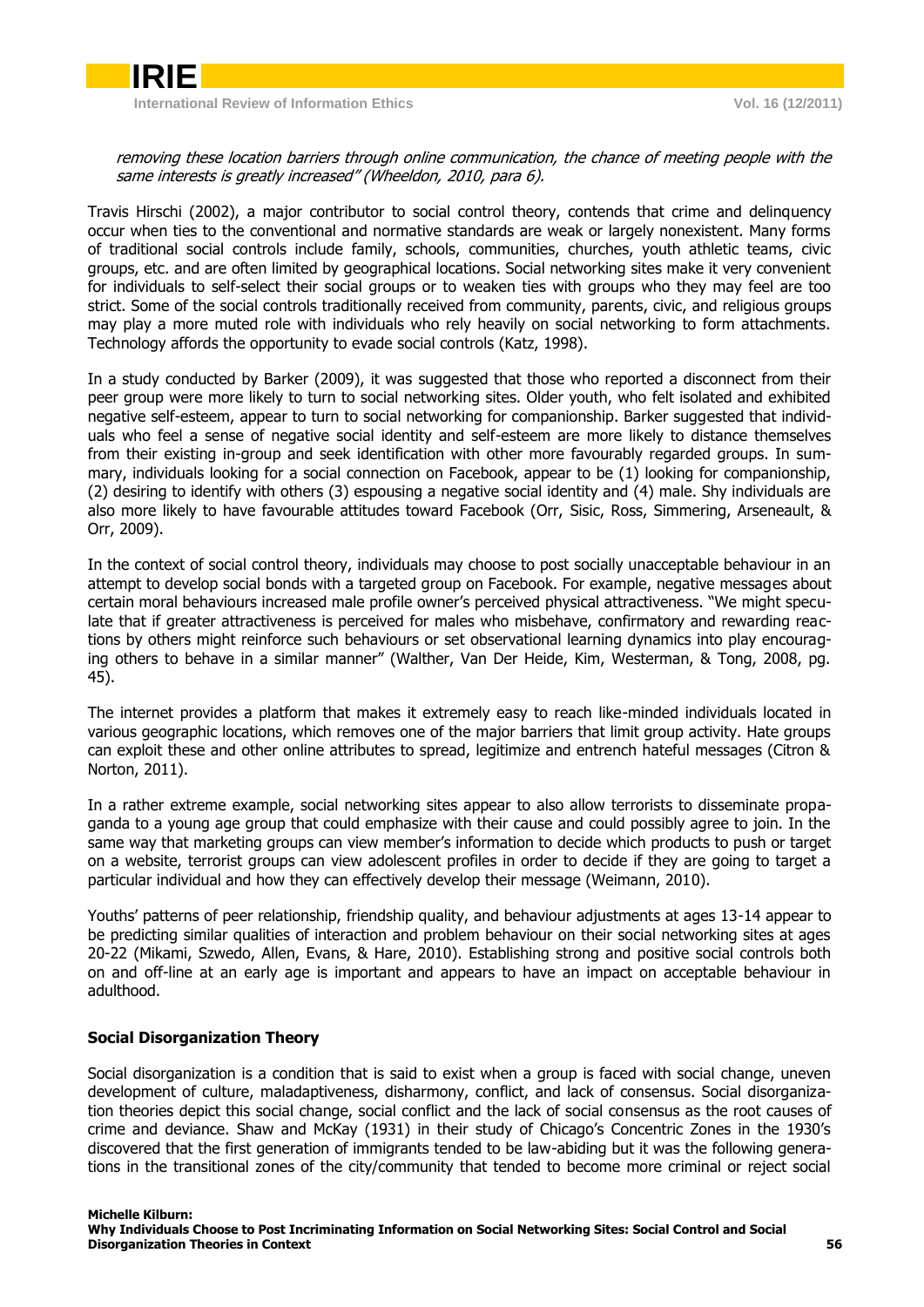**International Review of Information Ethics Vol. 16 (12/2011)**

**IRIE**

norms. In general, social disorganization theory refers to the inability of a community's structure to realize common values of its residents and maintain effective social controls (Schmalleger, 2009).

A key theoretical proposition of social disorganization is that socially disorganized communities are less able to control the general behaviour of residents, thus affecting delinquent and criminal behaviour (Kornhauser, 1978; Shaw & McKay, 1931). Shaw and McKay (1942) theorized if a community is not self-policing some individuals will exercise unrestricted freedom to express their dispositions and desires.

Jones (1997) postulated that some online groups are virtual communities whereas others are "virtual settlements," which have fewer stable members, less frequent interaction, and fewer emotional connections. Others have suggested that greater online access and interactions can lead to networked individualism rather than community networks (Wellman, Quan-Haase, Boase, Chen & Hampton, 2003). This networked individualism allows people to "remain connected, but as individuals rather than being rooted in the home bases of a work unit and household. Individuals switch rapidly between their social networks" (Wellman, 2002, p. 15) opposed to remaining in a group or community. Although these sites may be often referred to as online communities, some research suggests that individual users support networked individualism rather than a sense of community (Reich, 2010).

In the context of social disorganization theory, individuals may choose to post socially unacceptable material on Facebook because the "community," to which they feel the strongest ties, is not really a community in the respect that social norms are reinforced and social consensus is strong and unified. Because online groups and communities are composed from members around the world, a lack of cultural development, maladaptiveness, and disharmony may be present. Also, the "norms" of online social networking media may not always mirror the social norms of a more geographically restrictive, face-to-face society.

For example, there is currently a wealth of media attention about how the current, younger generation is much less concerned about privacy than older generations (e.g., Dolliver, 2007; Robinson, 2006; St. John, 2006 as cited in Peluchette & Karl, 2010). Various details that older generations might find embarrassing are not uncommon on Facebook (Cole, 2006); and, when teens are seen getting a plethora of attention from posting outrageous and silly YouTube videos, it becomes apparent that keeping your life an open book can often be a ticket to fame (Funk, 2007). Stone & Brown (2006) purported that it appears that not all students want to hide information about their personal life. The Internet allows users to express themselves and to find similar-minded friends or communities. So while older generation Facebook users may see Facebook as a way to stay socially connected with old high school friends, younger generation Facebook users may feel it is simply a conduit to publish every aspect of their life to friends, family, networks and their online communities. Whether the information is incriminating or not, may not be a new generation of Facebook user's primary concern. Just as Shaw and McKay (1942) found that second generation immigrants lacked the social consensus and cultural transmission of their predecessors, the younger generation of Facebook users appear to be more accepting of behaviour that goes outside traditional social norms (Cole, 2006).

Another interesting feature of social networking sites is that overall impressions of a particular individual can be influenced by people other than the person who owns the profile. Postings by other people can not only reflect the character of the individuals who made the post, but it is also possible that observers' reactions of those posts may affect perceptions as well (Walther, et. al., 2008). For example, a user may choose not to disclose information regarding marijuana use at a party the night before; but, a "friend" might choose to post on the user's wall a comment that directly references the illegal activities.

### <span id="page-3-0"></span>**Summation and Recommendations**

Relating to social control theories, Facebook users tend to develop bonds and connections with targeted groups. They have the ability to self-select social groups that mirror their current belief system or values and to evade traditional social controls such as parents, community, church, civic groups that might challenge those beliefs. Social networking provides the ability to find like-minded groups around the world and removes the geographical limitations of "real world" communities. Face-to-face controls (i.e., family,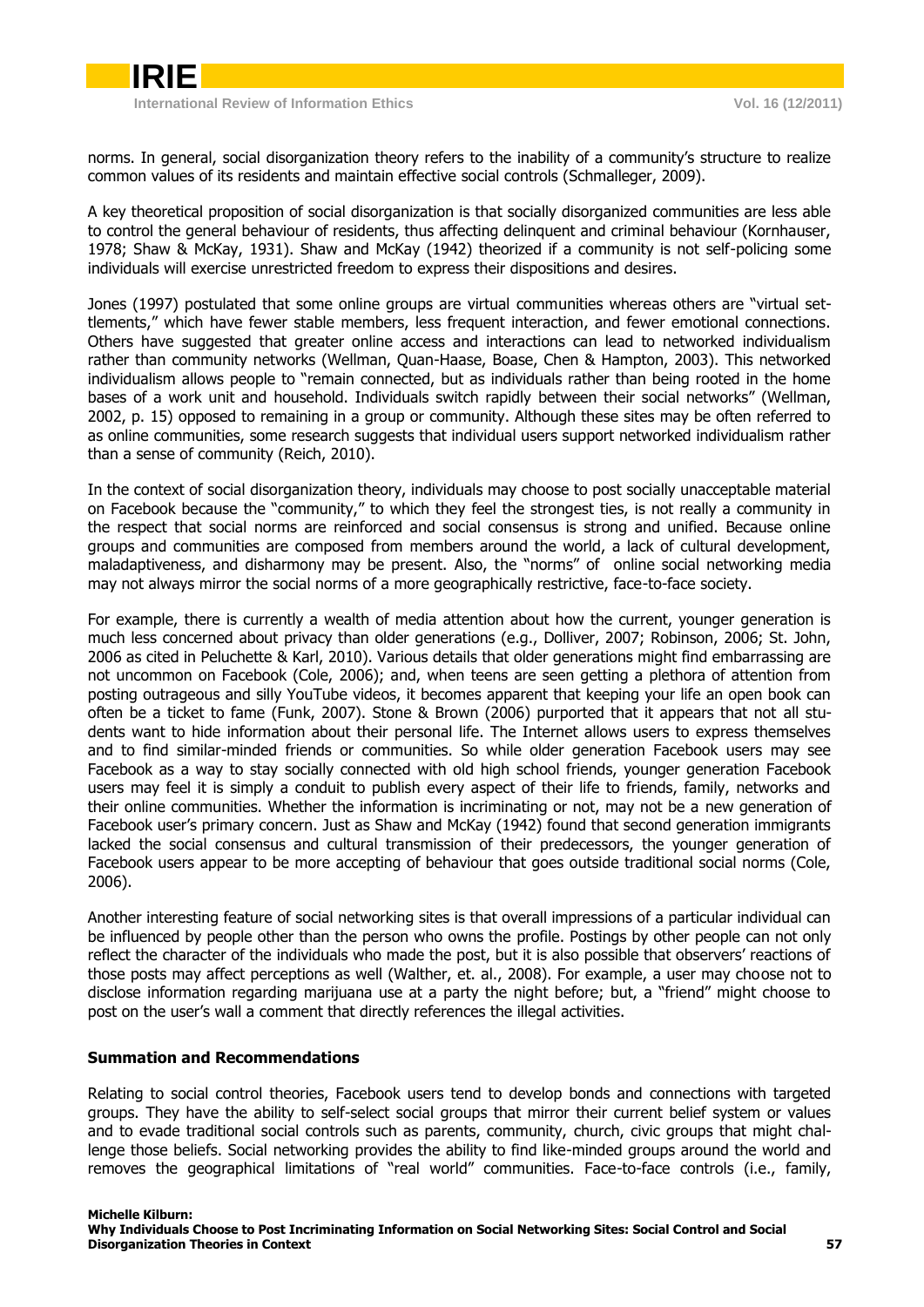

**International Review of Information Ethics Vol. 16 (12/2011)**

schools, churches, civic groups) that have challenged socially unacceptable norms now have the potential of being muted or completely "tuned out."

In regards to social disorganization theories, social networking communities tend to have fewer stable members and may be more comparable to networked individualism rather than communities. Social norms, cultural transmission, or social consensus may not be present, or if they are present, may not be strong and/or unified. Research indicates that norms of online communities may not mirror socially acceptable norms found in face-to-face communities. For example, the new generation of Facebook users appear to be more accepting of behaviour that goes outside traditional norms (i.e., posting private, personal, or incriminating information). It also appears that wall posts from Facebook "friends" can influence or reinforce negative social activity that may or may not want to be directly disclosed by the user.

While social control and social disorganization theories can be used to suggest reasons why individuals choose to post incriminating evidence on their Facebook pages, there is still a real need to empirically study not only Facebook user's comments on their personal, community and group pages, but also to study user's "friend" wall posts/ comments. The author suggests further research on how social control and/or social disorganization theories might provide a theoretical foundation to help explain the desire to post criminal activities on Facebook.

Most of what we know about Facebook users and their attributes are based on studies from high school/college students. The author suggests studying criminals' motivations for posting criminal activities on Facebook. There is also a need to study criminal offenders' social networking profiles to see if online peers tend to encourage or discourage criminal behaviours.

### **References**

- Barker, V. (2009). Older adolescents' motivations for social network site use: The influence of gender, group identity and collective self-esteem. CyperPsychology & Behavior, 12 (2), pp. 209-213
- Citron, D. K., & Norton, H. (2011). Intermediaries and hate speech: Fostering digital citizenship for our information age. Boston University Law Review, 91(1435), pp. 1435-1484
- Cole, E.R. (2006). Guess who else is reading those "Facebook" entries? Retrieved October 21, 2011, from [http://www.black-collegian.com/news/bcwire/archives/facebook\\_employers\\_0306.htm](http://www.black-collegian.com/news/bcwire/archives/facebook_employers_0306.htm)
- Dolliver, M. (2007). Despite appearances to the contrary, they're turning into normal adults. Adweek, 48 (15), p. 40
- Facebook. (2011). Facebook Statistics. Retrieved October 21, 2011 from Facebook: <http://www.facebook.com/press/info.php?statistics>
- Funk, L. (2007). Women on Facebook think provocative is empowering. USA Today, p. A11
- Hirschi, T. (2002). Causes of delinquency. New Brunswick, NJ.: Transaction Publishers
- Jones, Q. (1997). Virtual communities, virtual settlements and cyber-archaeology: A theoretical outline. Journal of Computer Mediated Communication, 3 (3), p. 24
- Katz, J. ( 1998). The social side of information networking. Society, 35 (2), pp. 403-405
- Kornhauser, R. (1978). Social sources of delinquency. Chicago, IL. University of Chicago Press
- Masis, J. (2009). Is this lawman your Facebook friend? Increasingly investigators use social networking websites for police work, Boston Globe. Retrieved October 25, 2011, from [http://www.boston.com/news/local/articles/2009/01/11/is\\_this\\_lawman\\_your\\_facebook\\_friend/?page=f](http://www.boston.com/news/local/articles/2009/01/11/is_this_lawman_your_facebook_friend/?page=full) [ull](http://www.boston.com/news/local/articles/2009/01/11/is_this_lawman_your_facebook_friend/?page=full)
- Marsico, E. M. (2010). Social Networking websites: Are Myspace and Facebook the fingerprints of the 21st century? Widener Law Journal, 19 (3), pp. 967-976
- Mikami, A. Y., Szwedo, D.E., Allen, J.P., Evans, M.A., & Hare, A.L. (2010). Adolescent peer relationships and behavior problems predict your adults' communication on social networking websites. Developmental Psychology; 46, pp. 46-56